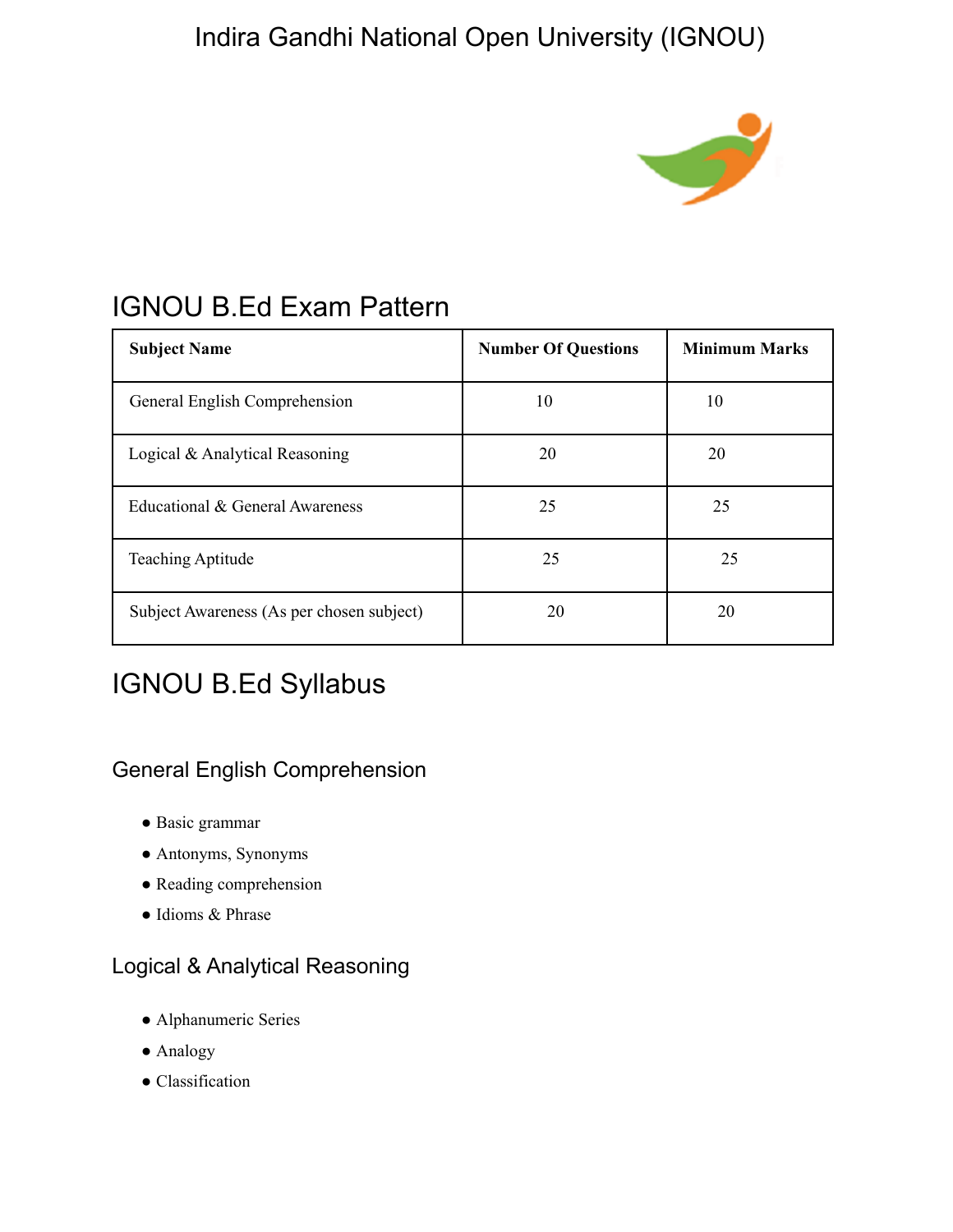## Indira Gandhi National Open University (IGNOU)



- $\bullet$  Coding decoding
- Calendar
- Nonverbal
- Number Series
- Blood relation
- Logical reasoning (Syllogism, question-based on the statement)

#### General Awareness

- Geography
- Social science, Current affairs
- History
- Political science

### Teaching Aptitude

- Aptitude & Development of Student
- Responsibility towards Societies
- Development Teacher Education India
- Teaching Ability
- https://www.freshersnow.com/syllabus/
- Experiments Related to School & New Findings Activities
- Fundamentals & Principle of Education
- Child-Centered & Progressive Education
- Inclusive Education
- Learning & Pedagogy